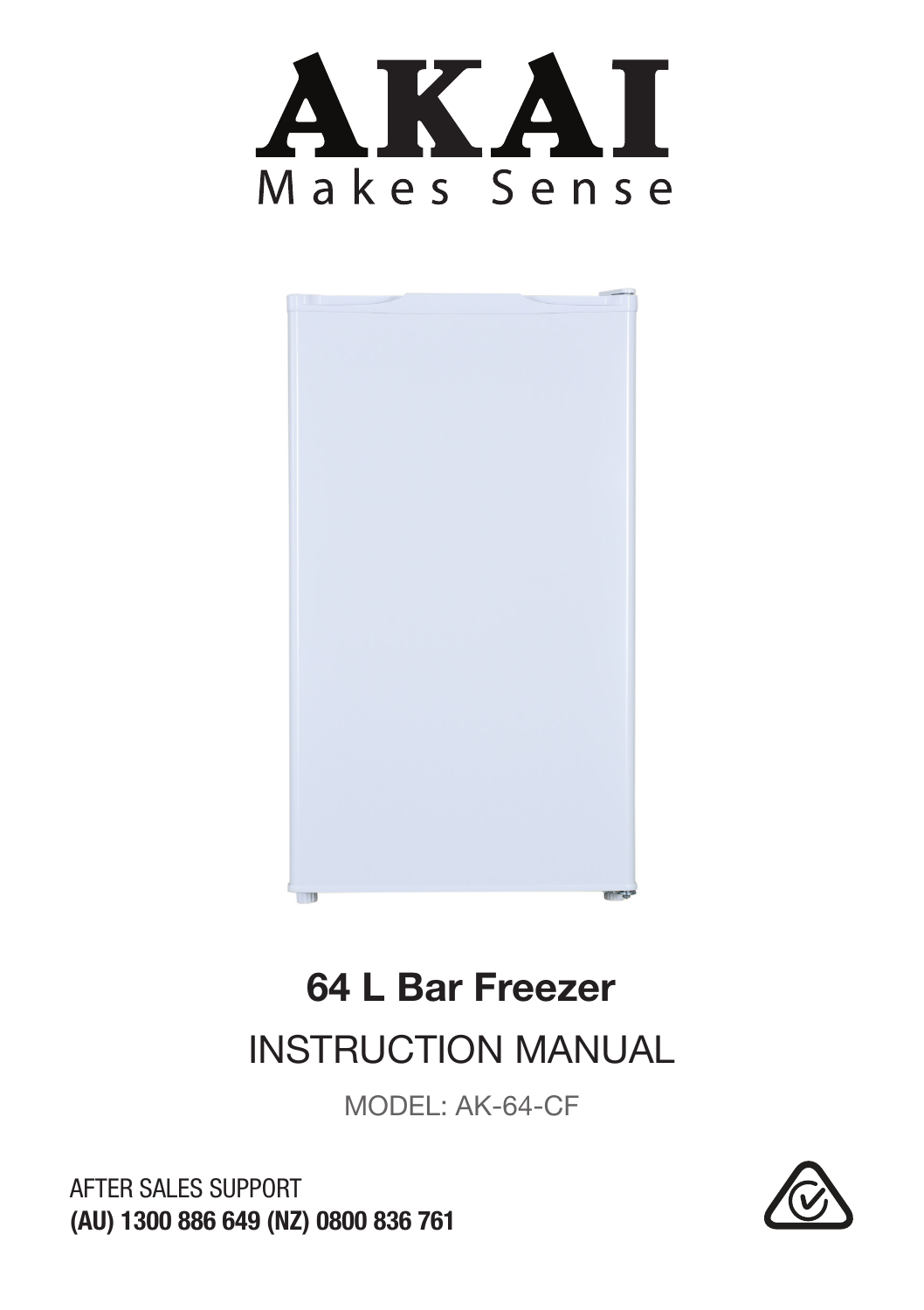### **Contents**

- **03 General Safety Instructions**
- **06 Product Overview**
- **07 Getting Started**
- **08 Installation**
- **10 Instructions**
- **12 FAQs and Troubleshooting Guide**
- **14 Other Useful Information**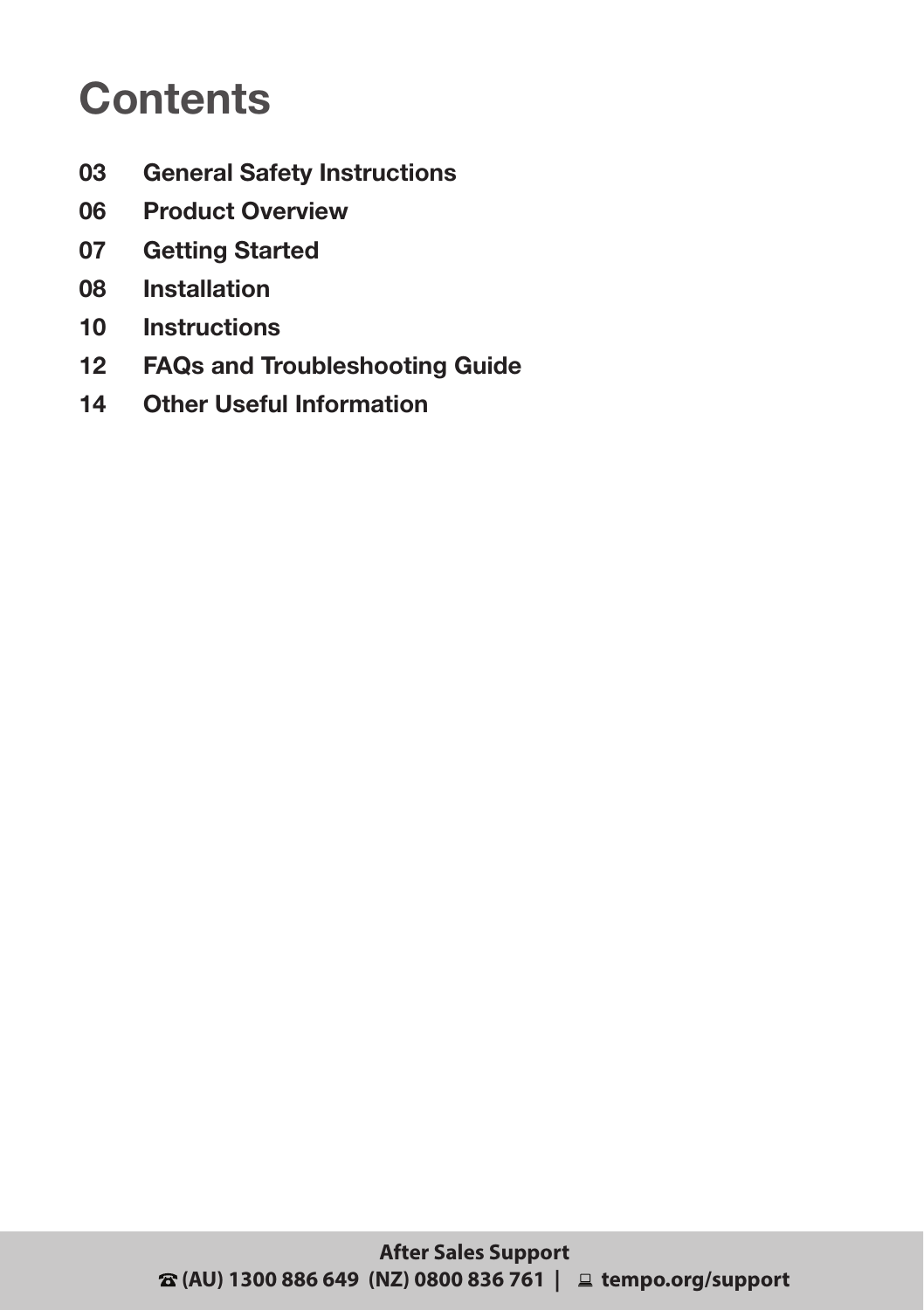### **Important Safety Instructions**

#### **READ CAREFULLY AND KEEP FOR FUTURE REFERENCE**

Read this manual thoroughly before first use, even if you are familiar with this type of product. The safety precautions enclosed herein reduce the risk of fire, electric shock and injury when correctly adhered to. Keep the manual in a safe place for future reference, along with the completed warranty card, purchase receipt and carton. If applicable, pass these instructions on to the next owner of the appliance.



Pay particular attention to messages that follow this safety alert symbol or the words **DANGER**, **WARNING** or **CAUTION**. These words are used to alert you to a potential hazard that can seriously injure you and others. The instructions will tell you how to reduce the chance of injury and let you know what can happen if the instructions are not followed.



**WARNING: Risk of fire** 

This symbol alerts you to take care as the appliance contains flammable materials: isobutane as refrigerant and cyclopentane as insulation blowing gas. While isobutane (R600a) is a gas with a high level of environmental compatibility, it is nevertheless flammable. Do not expose the appliance to high heat, sparks and open flames. During transport and installation, ensure that none of the components of the refrigerant circuit become damaged.

#### **Refrigerant matters**

**WARNING: Do not damage the refrigerant circuit! Never use an appliance with a damaged refrigerant circuit!** If the refrigerant circuit becomes damaged, avoid proximity to open fires and all types of heat and ignition sources. Thoroughly ventilate the room in which the appliance is located.

The room for installing the appliance must be at least 1  $m<sup>3</sup>$  per 8 g of refrigerant. The amount and type of refrigerant in the appliance can be found in the technical specifications on page 18 and on the appliance rating plate.

It is hazardous for anyone other than an authorised service person to service this appliance. In Queensland, the authorised service person MUST hold a Gas Work Authorisation for hydrocarbon refrigerants to carry out servicing or repairs which involve the removal of covers.

#### **Responsible disposal**

At the end of its working life, do not throw this appliance out with your household waste. Electrical and electronic products contain substances that can have a detrimental effect on the environment and human health if disposed of inappropriately. Observe any local regulations regarding the disposal of electrical consumer goods and dispose of it appropriately for recycling and recovery of the refrigerant and blowing agent. Contact your municipal authorities for advice on recycling facilities in your area.

**WARNING:** This refrigeration appliance contains flammable refrigerants and insulation blowing gases, which must be removed before disposal. Contact your municipal authorities for any codes or regulations concerning the disposal of such materials.

**DANGER: Risk of child entrapment:** When discarding this or another freezer, make sure to take off the door and leave the shelves and wire basket in place so that children cannot easily climb in and get trapped inside.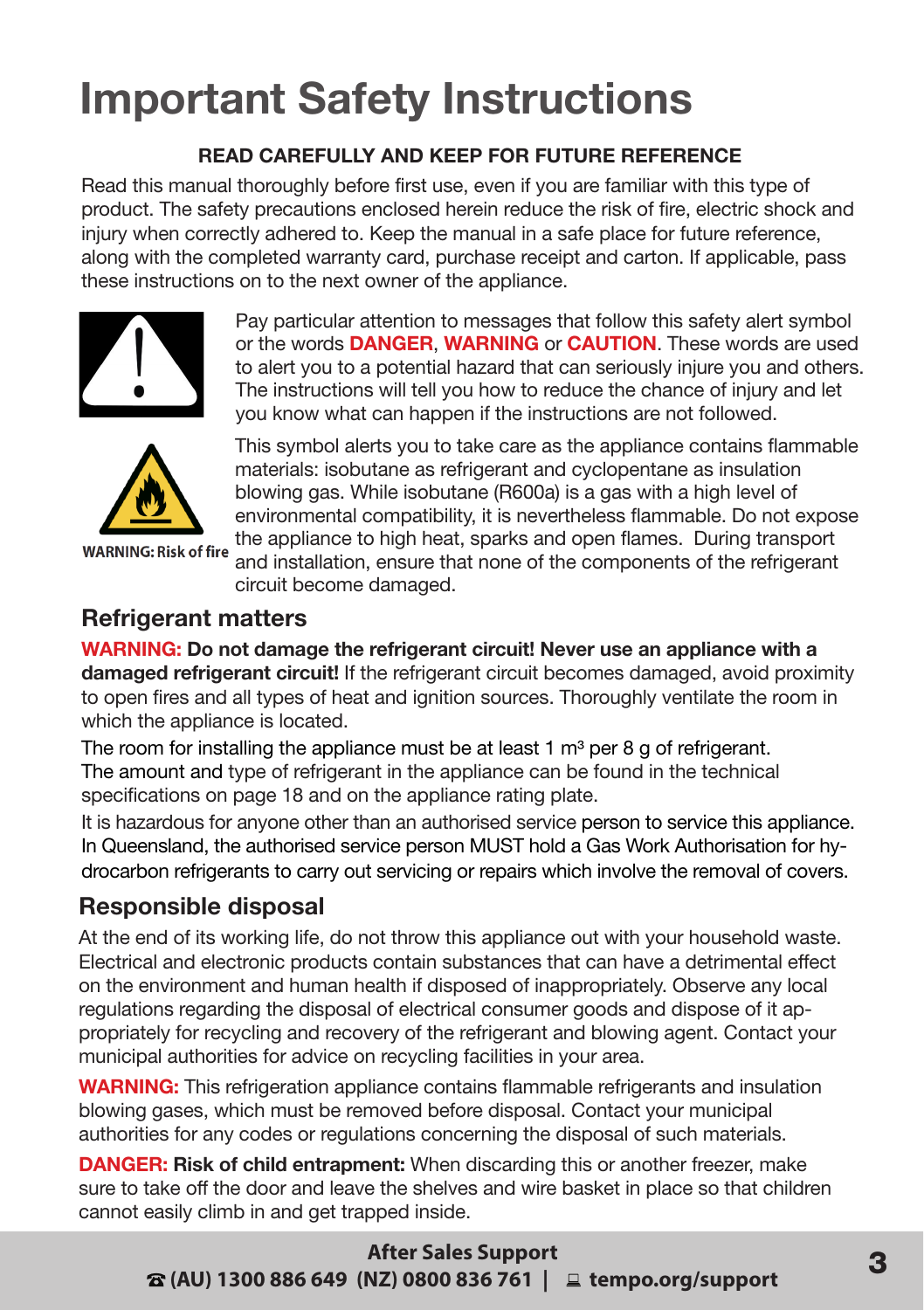### **Important Safety Instructions (Cont.)**

To reduce the risk of fire, electric shock or injury, always follow basic safety precautions and accident prevention measures when using this appliance, including the following:

#### **Electrical safety**

- **Voltage:** Plug the appliance in a 220 240 V, 50 Hz, properly earthed power outlet, which must be in good working order. Make sure your outlet voltage and circuit frequency correspond to the voltage stated on the appliance rating label.
- **• Power connection:** Do not use an adaptor; do not use an extension cord. Plug the power plug directly into a power point that cannot easily be turned off accidentally, and that is easily accessible so you can switch it off when required.
- **• Power cord:** Do not kink or damage the power cord. Do not leave it exposed or dangling. Secure it behind the appliance so no one steps on or places anything on the cord or against it. A squashed or damaged plug may overheat and cause a fire. **WARNING:** When positioning the appliance, ensure the power supply cord is not trapped or damaged.
- **WARNING:** Do not locate multiple portable socket outlets or portable power supplies at the rear of the appliance.
- **• Damaged cord:** Do not use a cord that shows cracks or abrasion damage along its length or at either end. Any damage to the cord may cause a short circuit, fire and/or electric shock. If the power cord is damaged, it must be replaced by the manufacturer or its service agent. Contact the after sales support line for advice.
- **• Disconnection:** Never unplug the unit by pulling the cord. Always grip the plug firmly and pull straight out from the power point.
- **• Electrical work:** If the installation of this appliance requires any electrical work, make sure it is carried out by a qualified electrician.

#### **Usage conditions and restrictions**

- **• Indoor domestic use only:** This appliance is intended for indoor domestic use only. It is not suitable for industrial or commercial use.
- **• Intended purpose:** Do not use this appliance for anything other than its intended purpose, and only use it as described in this manual. Do not attempt to alter or modify this appliance in any way.
- **• Usage restrictions:** This appliance is not intended for use by persons (including children) with reduced physical, sensory or mental capabilities, or lack of experience and knowledge, unless they have been given supervision or instruction concerning the use of the appliance by a person responsible for their safety.
- **• Children:** Supervise children to ensure they do not play with the appliance. Close supervision is necessary when any appliance is used by or near children. Never allow children to operate, play with or crawl inside the appliance.
- **• WARNING:** Do not use any electrical appliances (such as ice cream makers) inside the food storage compartments of the appliance, unless they are approved for this purpose by the manufacturer.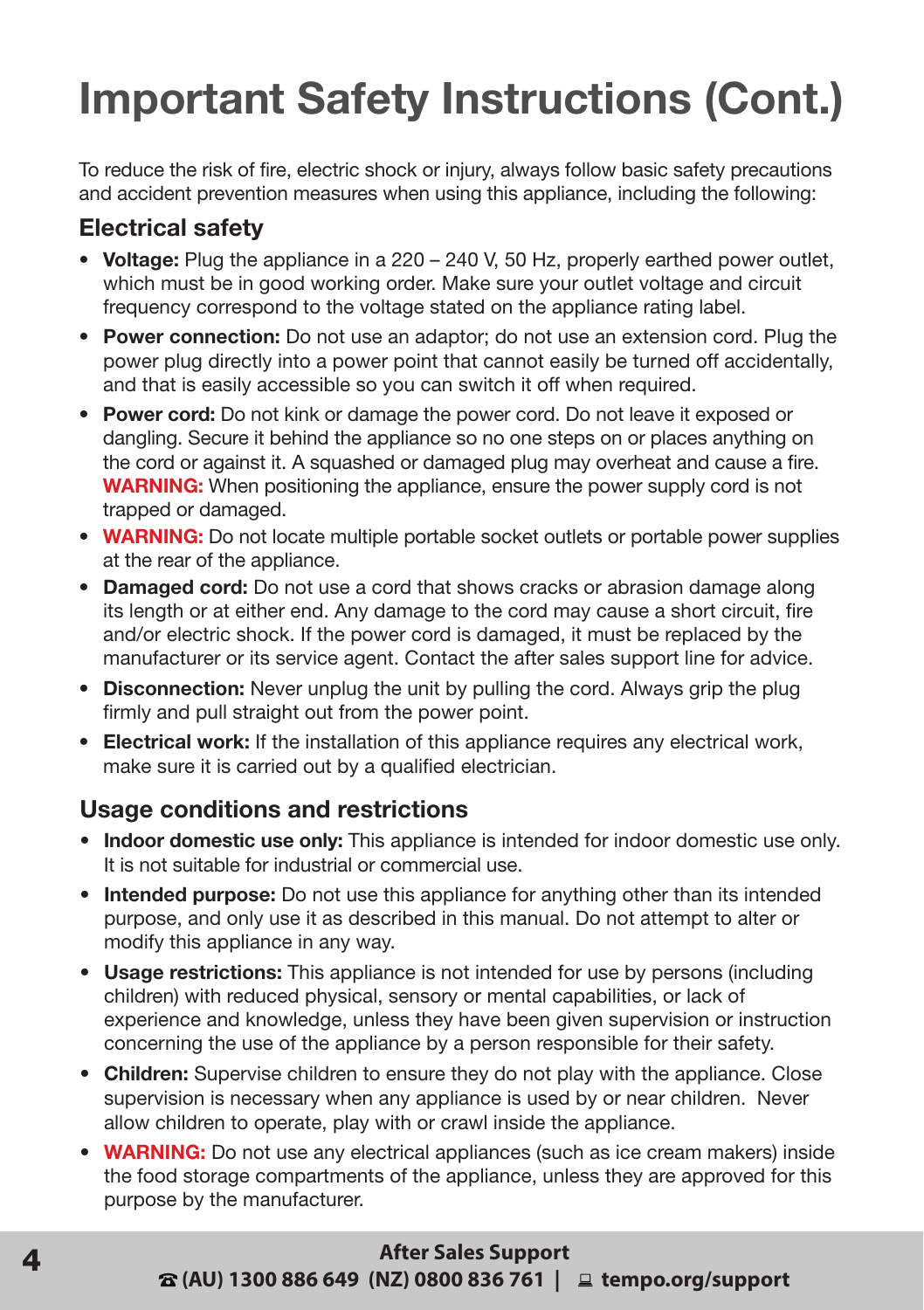### **Important Safety Instructions (Cont.)**

#### **Cleaning and maintenance**

- **• Disconnect**: Unplug the appliance before cleaning or servicing. Failure to do so can result in electric shock, injury or death. Do not connect or disconnect the plug when your hands are wet.
- **• Flames**: Do not let open flames or ignition sources enter the appliance.
- **• Flammable/explosive substances**: Never clean this appliance with flammable fluids. Do not store or use volatile, flammable or explosive substances such as aerosol cans with a flammable propellants in or close to this or any other appliance. The fumes can create a fire hazard or explosion.
- **• Solvents**: Do not use solvent based cleaning agents or abrasives on the interior as these may damage or discolour the surfaces of the appliances.
- **• WARNING:** Do not use **mechanical devices** or other means to accelerate the defrosting process, other than those recommended by the manufacturer. Never use a sharp or metal instrument to remove frost or clean the appliance. Use a plastic scraper, if necessary.
- **• Service**: Do not attempt to repair, modify or replace any part of the appliance unless specifically recommended in this manual. Refer all other servicing to a qualified technician, or contact the after sales support centre for advice.

#### **Installation**

- **• Heavy:** This appliance is heavy, take care when moving it. To avoid back or other injury, consider a two person lift or mechanical aid when installing it. Failure to do so can result in back or other injury.
- **• WARNING: Ventilation:** To ensure proper ventilation, keep any ventilation openings, in the appliance enclosure or in the built-in structure, clear of obstructions. Ensure adequate air circulation around the appliance to prevent overheating.
- **• Level:** Install the appliance level in order to ensure proper operation. Please refer to page 8 for levelling instructions.
- **• Location:** Install the appliance in an area that meets the following requirements:
	- **Ambient temperature:** The ambient temperatures must correspond to the climate class (T) indicated on the rating plate of the appliance: 18 °C – 43 °C.
	- **Floor surface:** The floor must be sturdy, level and strong enough to support the unit when it is fully loaded.
	- **Areas to avoid:** Avoid areas where the appliance would be exposed to direct sunlight, sources of heat (stove, heater, radiator, etc.), extreme cold ambient temperatures or excessive moisture and high humidity (such as outdoors or exposed to wind, rain water spray or drips). Installing it in the coolest area of the room will save energy consumption and running costs.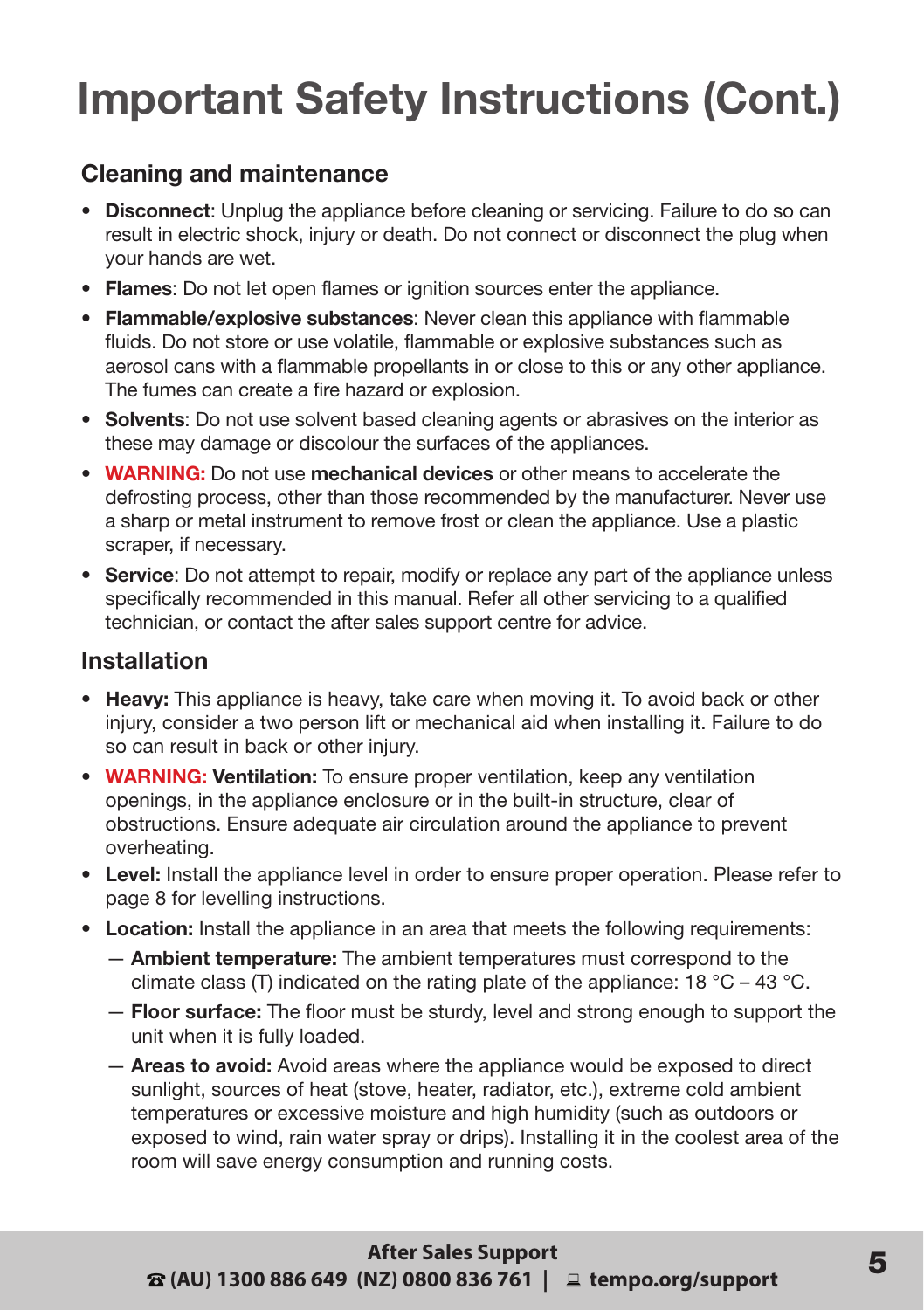### **Product Overview**

#### **Scope of delivery**



#### **Bar freezer**

- 1 Thermostat<br>2 Freezer dray
- 2 Freezer drawers
- 3 Levelling feet

**Other inclusions** (not shown) Door reversal hardware bag Instruction manual Warranty certificate

**NOTE:** Due to continued product improvement, images and illustrations in this manual may vary slightly from the product purchased. All images in this manual are for reference purposes only. Parts are not necessarily pictured to scale.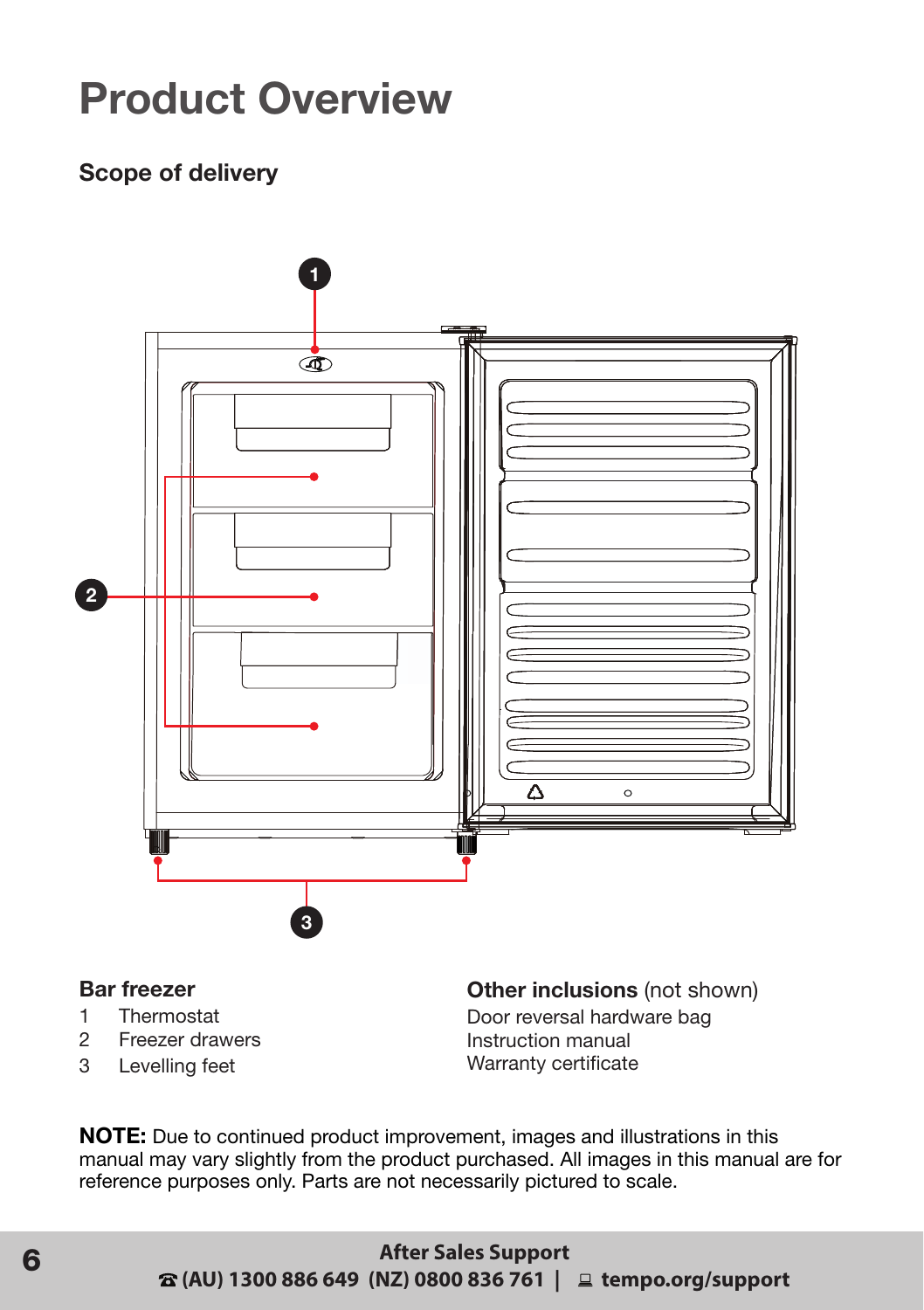### **Getting Started**

#### **Unpacking**

- **• Packaging materials:** This product has been packaged to protect it against transportation damage. Remove all packaging materials from around and inside the appliance and keep the original packaging carton and materials in a safe place. It will help prevent any damage if the product needs to be transported in the future, and you can use it to store the appliance when it is not in use. In the event that the carton is to be disposed of, please recycle all packaging materials where possible. Plastic wrapping can be a suffocation hazard for babies and young children, so ensure all packaging materials are out of their reach and disposed of safely.
- **• Parts:** Check to ensure you have all the parts mentioned on page 6.
- **• Damage:** When unpacking, check the appliance carefully for damage. If it is damaged, do not install the appliance. Contact our after sales support centre for advice on examination or return of the damaged appliance.
- **• Power cord:** Unwind the power cord to its full length and inspect it for damage. Do not use the appliance if the appliance or its cord have been damaged or are not working properly. In case of damage, contact our after sales support line for advice on examination, repair or return of the damaged product.
- **• Read the manual:** Before installing your new bar freezer, read all safety instructions, especially the sections on installation and electrical safety on page 4. Then follow the installation instructions on the following pages.
- **• Clean:** Make sure the bar freezer is disconnected from the power supply before cleaning the interior surfaces and all internal accessories with lukewarm water, a soft cloth and a neutral/mild soap/detergent. This will remove any dust from transit and storage and help remove the typical smell of a brand new product. Then dry thoroughly. **Important:** do not use harsh or abrasive detergents or powders as these will damage the finish.
- **• Door opening:** Your bar freezer has the capability of the door opening from the right or left side. If your set-up requires reversal of the door swing, follow the instructions on pages 15–17.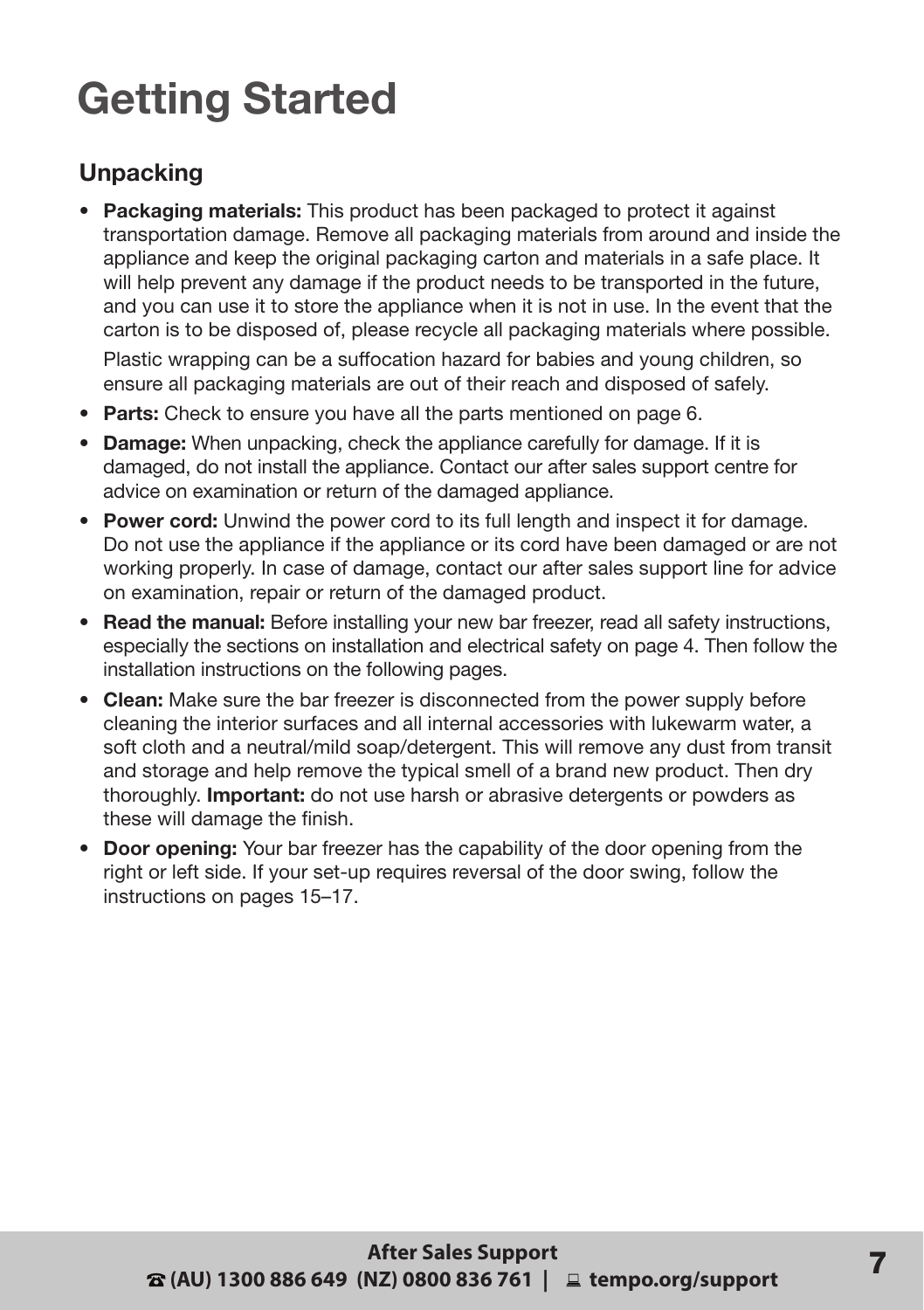### **Installation**

#### **Space requirements**

- **• Door opening:** Place the unit so there is enough space for the door to open (Fig. 1).
- **• Clearances:** Ensure that air can circulate freely around the back of the cabinet, which is necessary to cool the compressor and condenser. Allow at least 50 mm clear space at the back and sides of the unit, and 50 mm at the top of the unit. (Fig. 2).



#### **Levelling**

The appliance must be installed level in order to work properly. If the unit is not level, the doors and magnetic seal alignments will not be covered properly (Fig. 3).

To level the bar freezer, adjust one or both levelling feet at the base of the cabinet, turning the feet clockwise to raise or anticlockwise to lower the unit until it is level (Fig. 4).



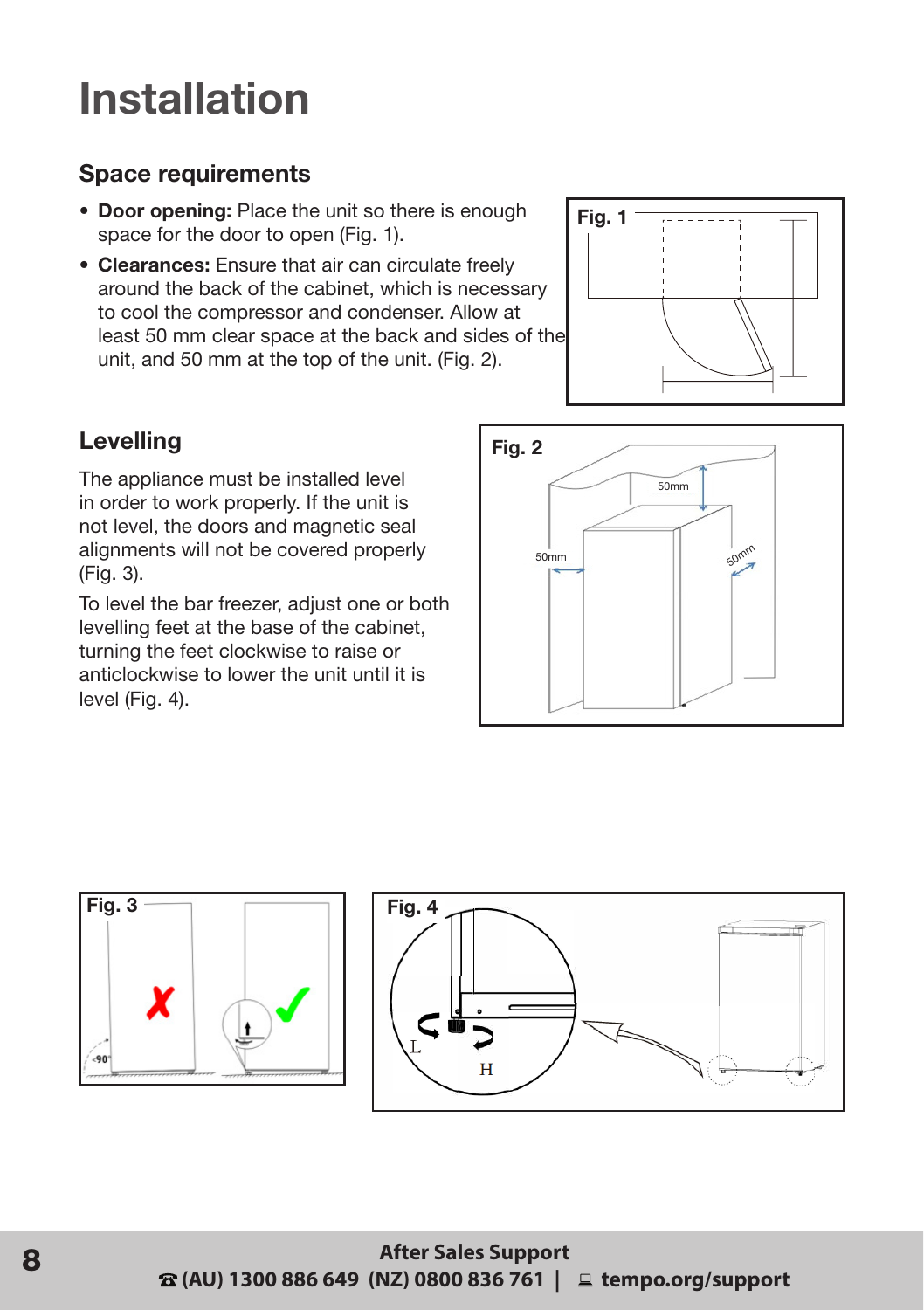# **Installation (Cont.)**

#### **Electrical connection**

- **• WARNING!** It must be possible to disconnect the appliance from the mains power supply; the plug must therefore be easily accessible after installation.
- **• Before plugging in your new bar freezer, let it stand upright for at least four hours** This will allow the refrigerant gases to settle into the compressor and reduce the possibility of a malfunction in the cooling system.
- The appliance must be earthed. The plug of the power supply cord is equipped with a contact for this purpose. Do not under any circumstances cut or remove the third (earth) prong from the power cord. If the plug does not fit your outlet, consult a licensed electrician for advice to have the outlet changed.
- Plug the unit into a dedicated, properly installed and earthed wall outlet. Ensure that your outlet voltage and circuit frequency correspond to the voltage stated on the appliance rating label.
- Secure the bar freezer's supply cord behind the unit. Do not leave it exposed or dangling to prevent injury and accidental disconnection from the power supply.
- Adjust the temperature control as described on page 10.
- **• When first starting up, and after a period out of use, allow the unit to cool down on the MAX setting for 2 to 3 hours (at least 4 hours in summer) before placing frozen food in the bar freezer.**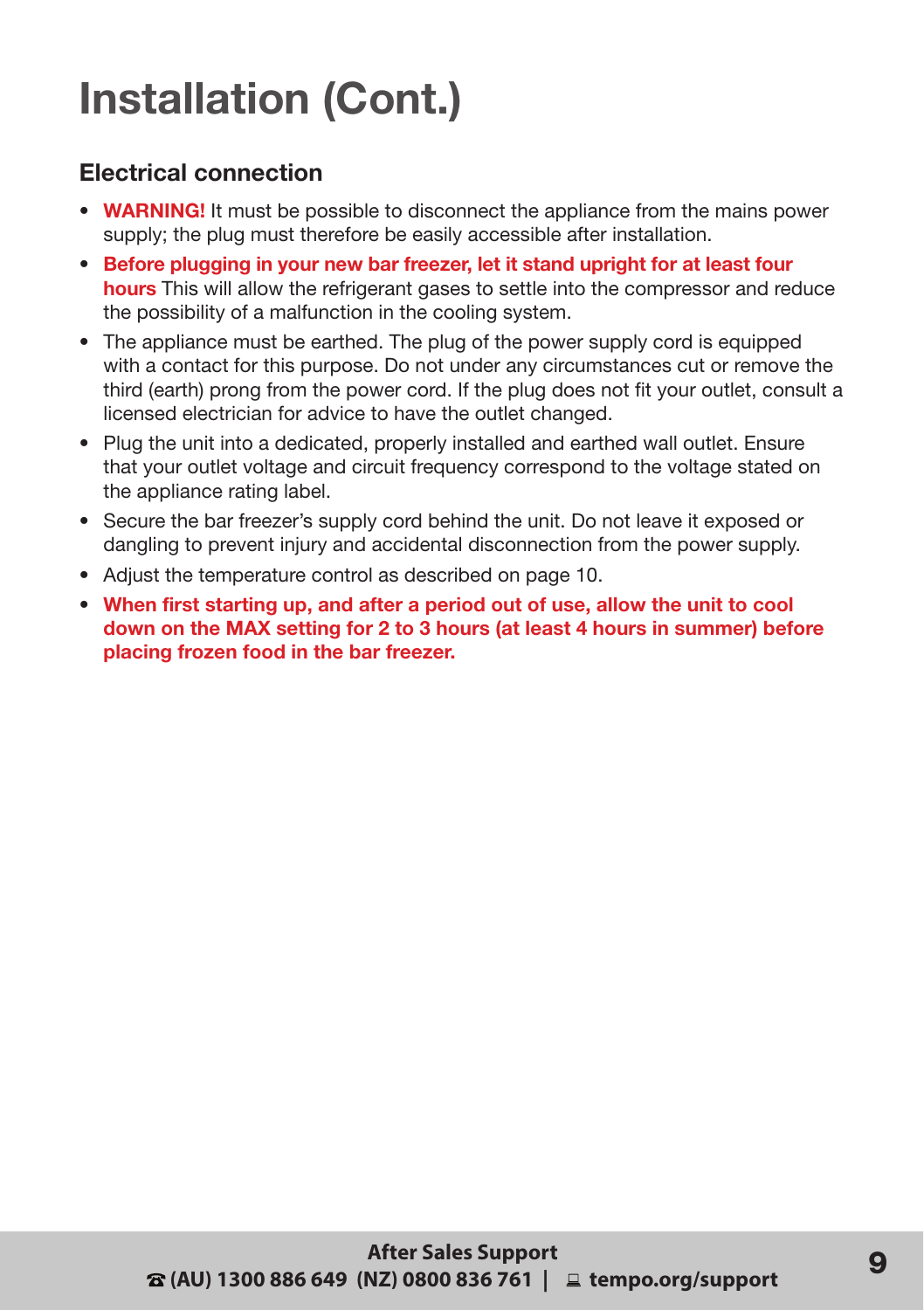### **Instructions**

#### **Temperature setting**

The temperature control (Fig. 5) is located inside the appliance, above the drawers. It has 3 settings: "MIN", "NORMAL" and "MAX". "MIN" is the warmest setting and "MAX" is the coldest setting.

• The first time you turn the unit on, set the temperature control to the coldest setting. Then, after 2 to 3 hours (or 4 hours in summer), adjust the temperature control according to your storage needs. The "NORMAL" setting should be appropriate for everyday use.



• To turn off the freezer unplug the unit from the power supply.

**NOTE:** The unit may not work at the set temperature on particularly hot days, or if the door is opened too frequently. **To ensure efficient operation, do not open the door unnecessarily or for prolonged periods of time.** 

#### **Freezer usage**

This freezer is designed for the long-term storage (up to three months) of frozen food and for storing or making ice cream and ice cubes. It is not suitable for freezing fresh food. The appliance is designed to operate in ambient (surrounding air) temperatures between 16 °C and 43 °C. For convenient access and organised storage, the bar freezer is equipped with three drawers.

#### **Storing frozen food**

- When buying frozen food, only buy quantities that you can store straight away; use an insulated container for your shopping and when you get home, place the food in the bar freezer immediately.
- When storing pre-packed, commercially frozen food, follow the food manufacturer's storage instructions. Do not exceed any storage times listed on the packaging.
- Once you have opened a packet of frozen food, rewrap it airtight to prevent surface evaporation which causes drying or freezer burn.
- Do not place carbonated liquids such as bottles of fizzy drink in the freezer as the container could explode under pressure and damage the freezer.
- Do not refreeze food once it has been defrosted. Frozen food which has thawed accidentally should either be used immediately or thrown away.
- **• CAUTION!** Do not remove items from the bar freezer if your hands are damp or wet as this could cause skin abrasions.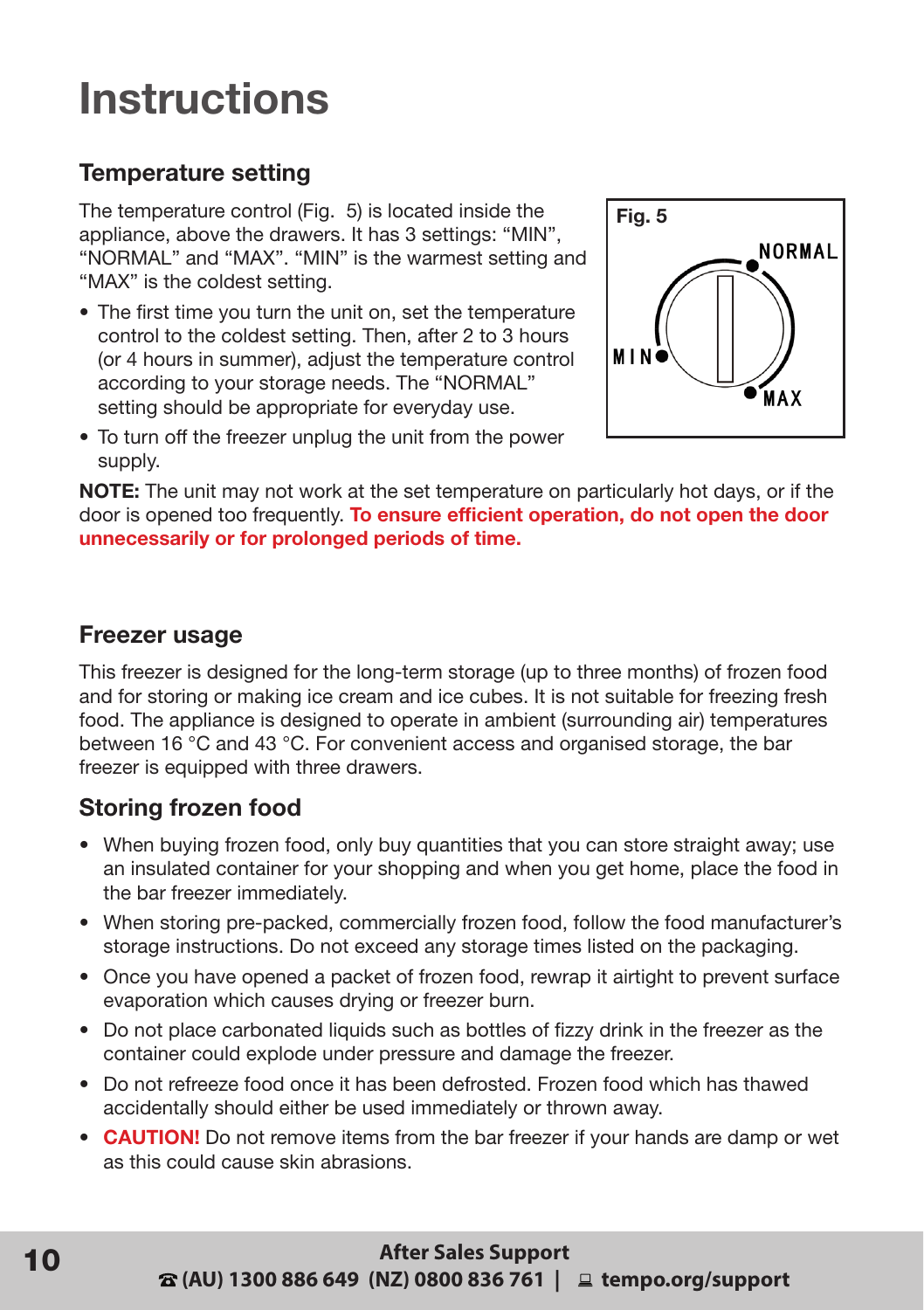# **Instructions (Cont.)**

#### **Saving energy**

- Locate the bar freezer in the coolest area of the room, away from heat-producing appliances and out of direct sunlight.
- Do not line the freezer shelves or drawer with aluminium foil, wax paper or paper towelling. Liners interfere with cold air circulation, making the freezer less efficient.
- Do not pack frozen food packages close together as this prevents air circulating.
- Do not open the freezer door unnecessarily or for too long, especially during a power failure.
- Do not run the appliance permanently on the maximum temperature setting. The maximum setting is recommended on very hot days, or when you have added a large quantity of frozen food.

#### **Power failure**

- Most power failures are corrected within a few hours and should not affect the temperature inside your freezer, if you minimise the number of times the door is opened. However, if the power is going to be off for a longer period of time, you need to take proper steps to protect your food.
- Do not refreeze frozen food without checking its condition first.
- If in doubt, discard the food. Do not refreeze food that has thawed completely.

#### **Going away?**

- **• Short vacation**: Leave the freezer operating during vacations of less than a month.
- **• Long vacation**: If you are not going to use the freezer for longer periods, remove all food and unplug the power cord. Clean and dry the interior thoroughly. To prevent odour and mould growth, leave the door open slightly, blocking it open, if necessary. **CAUTION!** If applicable, restrict children's access to the room with the open freezer to avoid creating a child entrapment risk.

#### **Moving the freezer**

- Remove all food from inside the freezer securely tape down the drawer and shelf and tape the door shut. Turn the levelling feet up to the base to avoid damage.
- Protect the outside of the unit with a blanket or similar soft material and make sure the freezer stays secure in the upright position during transportation.
- When moving the freezer, do not tilt it more than 45 degrees (Fig. 6).

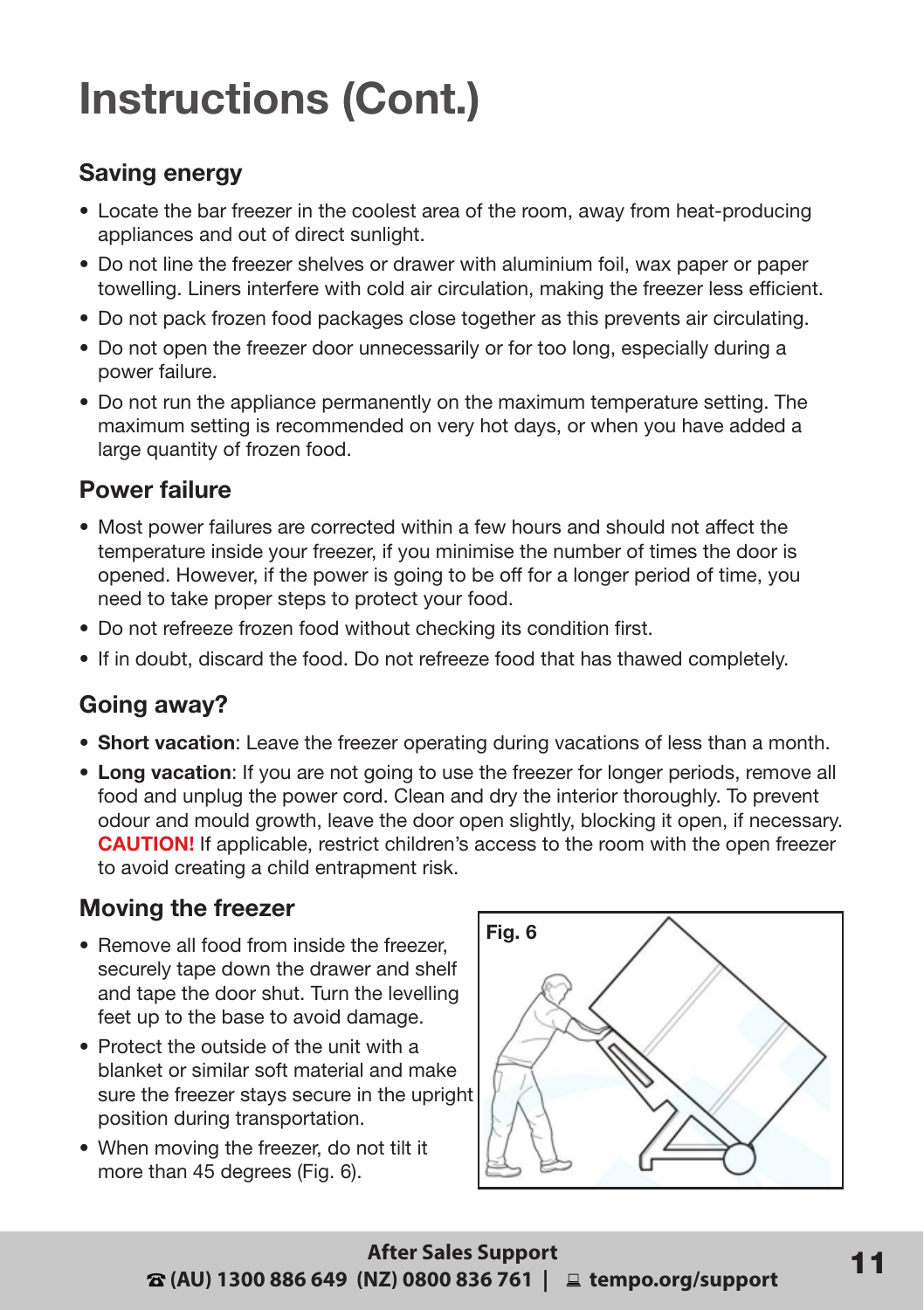# **FAQs and Troubleshooting Guide**

If you experience a problem with your bar freezer, check in the following table for solutions to help you solve the problem. If after these checks you still have a problem with your bar freezer, call our after sales support centre for advice.

**CAUTION:** Before troubleshooting, disconnect the power supply. Any troubleshooting that is not mentioned in this manual may only be carried out by a qualified electrician or similarly qualified person.

| <b>Problem</b>                              | <b>Possible cause and solution</b>                                                                                                                                                                                                                                           |
|---------------------------------------------|------------------------------------------------------------------------------------------------------------------------------------------------------------------------------------------------------------------------------------------------------------------------------|
| Appliance does<br>not work.                 | Check and ensure that the mains plug is securely plugged into the<br>power point and power to the socket is switched on.                                                                                                                                                     |
|                                             | Check the fuse and replace, if it has blown or is defective, or reset<br>a tripped circuit breaker.                                                                                                                                                                          |
|                                             | Ensure that there is power at the socket (plug another appliance<br>into the outlet to check that it is working).                                                                                                                                                            |
| Food freezes<br>too much.                   | If the appliance runs at the coldest setting, reset the temperature<br>control to a warmer setting.                                                                                                                                                                          |
| Food is not<br>frozen enough.               | Reset the temperature to a colder setting.                                                                                                                                                                                                                                   |
|                                             | Make sure the door is only opened for as long as is necessary. Do<br>not keep it open for an extended period.                                                                                                                                                                |
|                                             | Make sure the appliance is not located near a heat source.                                                                                                                                                                                                                   |
| The door will<br>not open.                  | If the door has just been opened, leave it for a few minutes to allow<br>the air pressure to equalise before trying again.                                                                                                                                                   |
| The door will<br>not close.                 | Ensure the bar freezer is properly levelled and the door gasket is<br>clean.                                                                                                                                                                                                 |
|                                             | Check and ensure no food packages are restricting door closure.                                                                                                                                                                                                              |
| Unusual<br>noises.                          | Check and ensure that the appliance is level. If necessary, adjust<br>the levelling feet.                                                                                                                                                                                    |
|                                             | If the appliance is touching the wall or other objects, move it slightly.                                                                                                                                                                                                    |
|                                             | Some sounds are normal during use and no cause for concern.<br>These include whirring or pulsating noises from the compressor,<br>faint gurgling or bubbling sounds from the refrigerant circulation and<br>clicking noises from the temperature control cutting in and out. |
| The external<br>freezer surface<br>is warm. | The exterior freezer walls can be warmer than room temperature.<br>This is normal while the compressor works to transfer heat from<br>inside the freezer cabinet.                                                                                                            |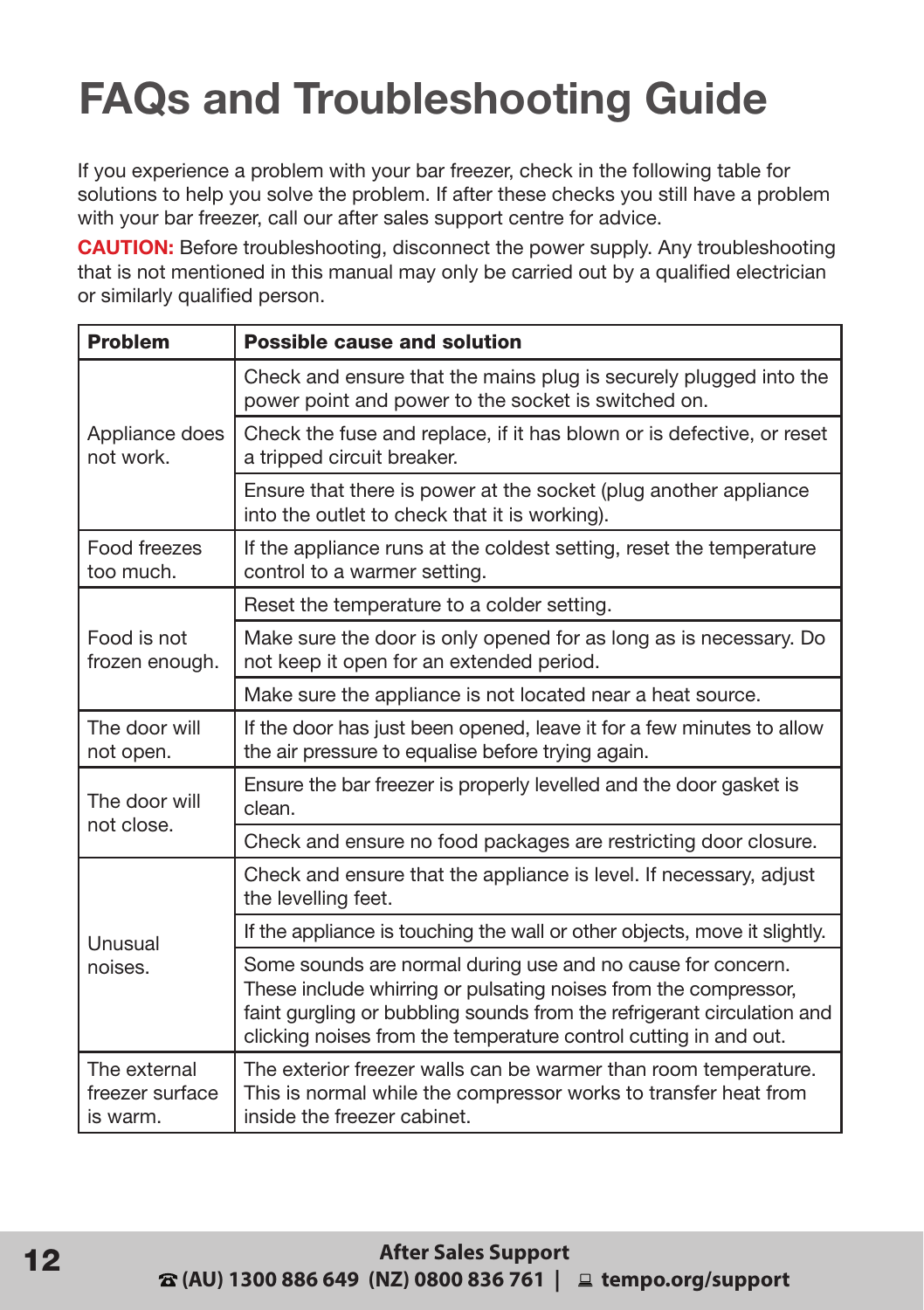# **FAQs and Troubleshooting Guide**

| <b>Problem</b>                                                                          | <b>Possible cause and solution</b>                                                                                                        |  |
|-----------------------------------------------------------------------------------------|-------------------------------------------------------------------------------------------------------------------------------------------|--|
| The com-<br>pressor runs<br>continuously,<br>or turns on<br>and off very<br>frequently. | Select a lower temperature setting.                                                                                                       |  |
|                                                                                         | Check that the door is closed completely and that the door gasket<br>is clean and seals properly.                                         |  |
|                                                                                         | Check that ventilation openings are not obstructed.                                                                                       |  |
|                                                                                         | If the freezer was recently disconnected for some time, it will need<br>some time before it will have cooled down to the set temperature. |  |
|                                                                                         | If the room temperature is hotter than usual, the compressor has to<br>work harder to maintain the correct temperature.                   |  |
| Excessive<br>frost and ice<br>has built up.                                             | Ensure the door is not left open.                                                                                                         |  |
|                                                                                         | Check that nothing is preventing the door from closing.                                                                                   |  |
|                                                                                         | Check that the door gasket is intact and clean.                                                                                           |  |
|                                                                                         | Ensure the freezer is defrosted periodically.                                                                                             |  |
| Vibrations                                                                              | Ensure the floor is even and the freezer is not touching a wall.                                                                          |  |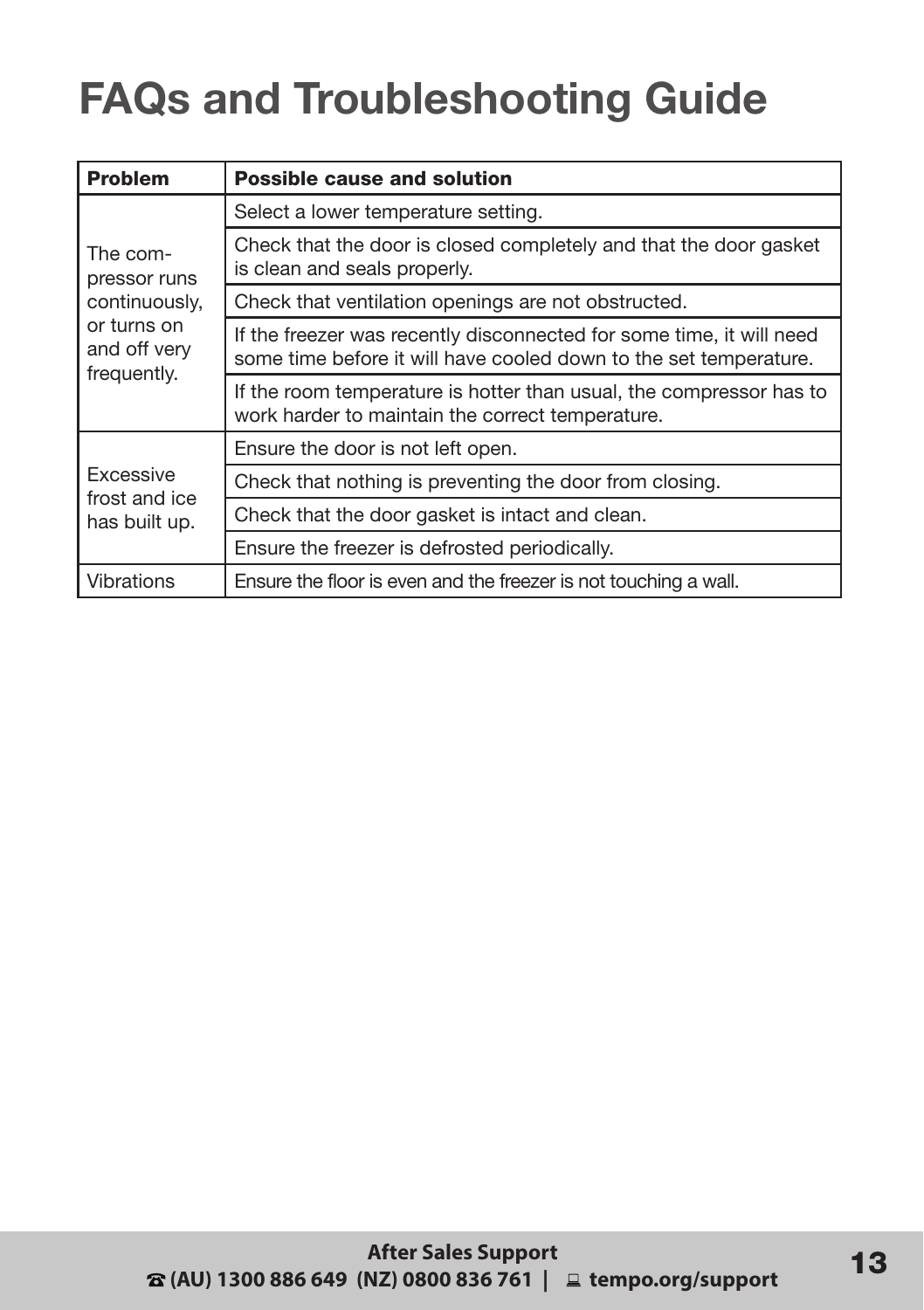### **Other Useful Information**

#### **WARNING!**

Before defrosting or cleaning the bar freezer, ensure it is switched off and disconnected from the power supply. Failure to do so can result in electric shock or injury.

#### **Defrosting the bar freezer**

- For efficient operation and minimum energy consumption, defrost the bar freezer when the frost on the freezer walls is building up; do not let frost build up to more than  $3 - 4$  mm thickness.
- Unplug the bar freezer and remove the food, storage drawer and shelves. (Keep any frozen food temporarily in a fridge or cooler bag to keep defrosting to a minimum.)
- Keep the door open and place a tray and old towel underneath the appliance to collect the defrost water.
- After the frost or ice in the bar freezer has melted, discard the defrost water and clean and dry all interior freezer surfaces thoroughly. (See below for how to clean the interior surfaces.)

#### **Cleaning the bar freezer**

#### **WARNING!**

- Never use sharp or metallic tools to scrape off frost from the evaporator as you could damage it. To scrape ice off surfaces, use a plastic scraper.
- Do not use boiling water to accelerate defrosting because it may damage the plastic parts.

For hygienic reasons the appliance interior, including the interior accessories, should be cleaned regularly. We recommend cleaning the bar freezer after defrosting it, while all frozen food, shelves and the drawer are already removed from the cabinet.

- Make sure the bar freezer is unplugged from the power supply and all food and the storage drawers are removed.
- Wash the inside surfaces and the interior accessories with a damp, warm cloth moistened in a water and baking soda solution. The solution should be about 2 tablespoons of baking soda to 1 litre of water. Rinse and wipe dry with a soft cloth.
- Clean the outside of the unit with a damp, well wrung out cloth. Keep the door gasket (seal) clean.
- After everything is dry, place appliance back into service.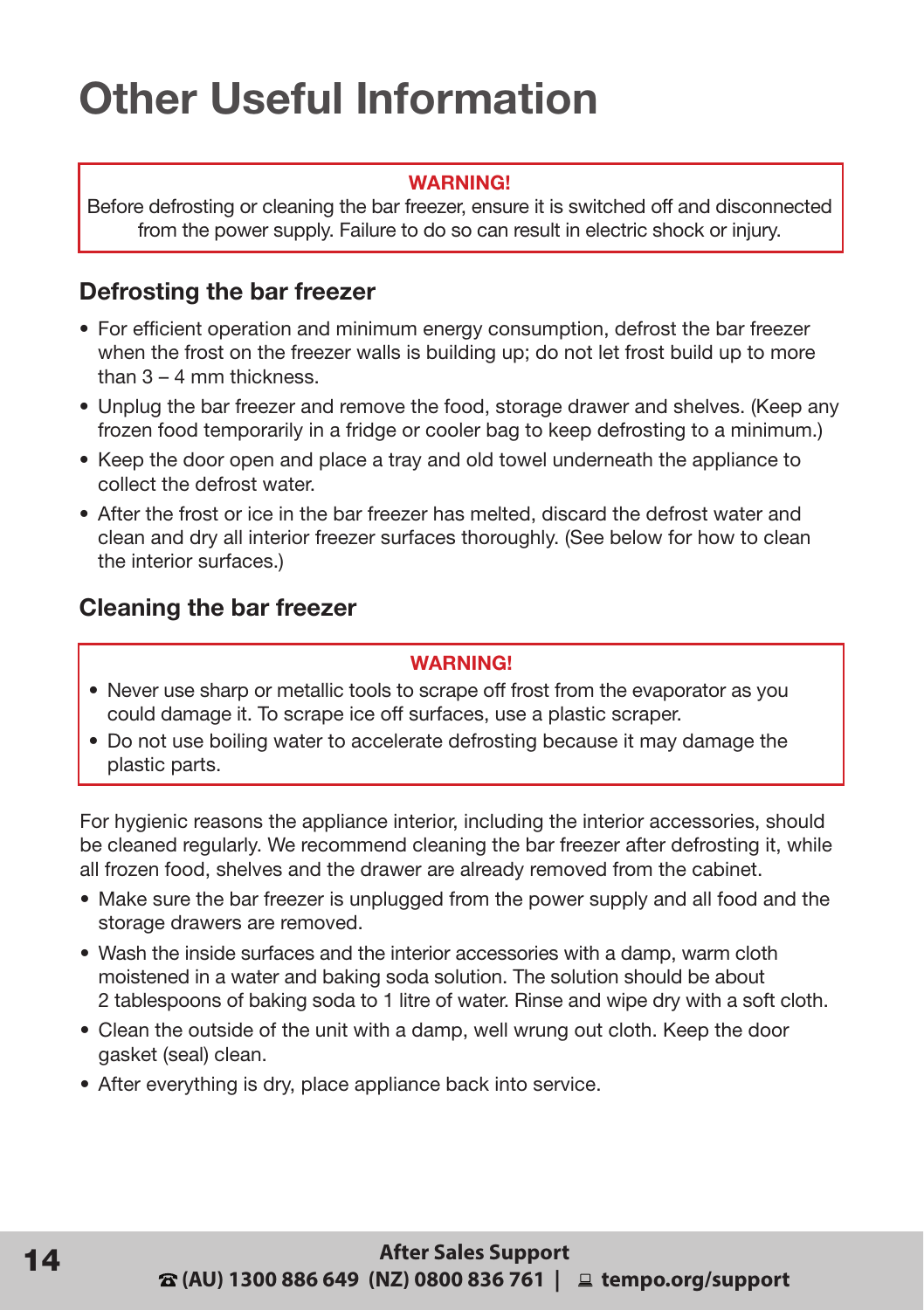#### **WARNING!**

- Never clean the unit with an abrasive, acid, oil or solvent based cleaning agent, or with abrasive pads or scourers. Never use flammable fluids or sprays for cleaning as the fumes from these substances can create a fire hazard or explosion.
- Never clean the appliance with a steam cleaner. Moisture could accumulate in the electrical components, danger of electric shock! Hot vapours can lead to the damage of plastic parts.
- The appliance must be completely dry before it is placed back into service.

#### **IMPORTANT!**

• Ethereal oils and organic solvents can attack plastic parts, e.g. lemon juice or the juice form orange peel, butyric acid, or cleansers that contain acetic acid. Do not allow such substances to come into contact with the appliance parts.

#### **Reversing the door swing**

This bar freezer can be opened from either side to suit your individual installation requirements. If you want to open the door from the other side, follow the instructions below and on the following pages to reverse the door swing.

**Tools required:** Phillips head screwdriver, flat-bladed screwdriver, wrench

**Help required:** We recommend you ask another person to help you during assembly.

- **• WARNING!** Ensure the freezer is empty and disconnected from the power supply.
- Keep all parts you remove for re-installation of the door on the other side.
- Tilt the appliance slightly towards the back and prop it up securely on something solid so that it will not slip during the door reversing process. Do not lay the unit flat as this may damage the coolant system.
- 1. Unplug the appliance (and remove all food from the drawers, if applicable).
- 2. Remove the top right top hinge cover by carefully prising it off with a screwdriver (Fig. 7).
- 3. Undo the screws and remove the right top hinge bracket (Fig. 8). Keep the screws for reuse on the other side.





**After Sales Support 15 Atter Sales Support<br>15 kempo.org/support** 15 a (AU) 1300 886 649 (NZ) 0800 836 761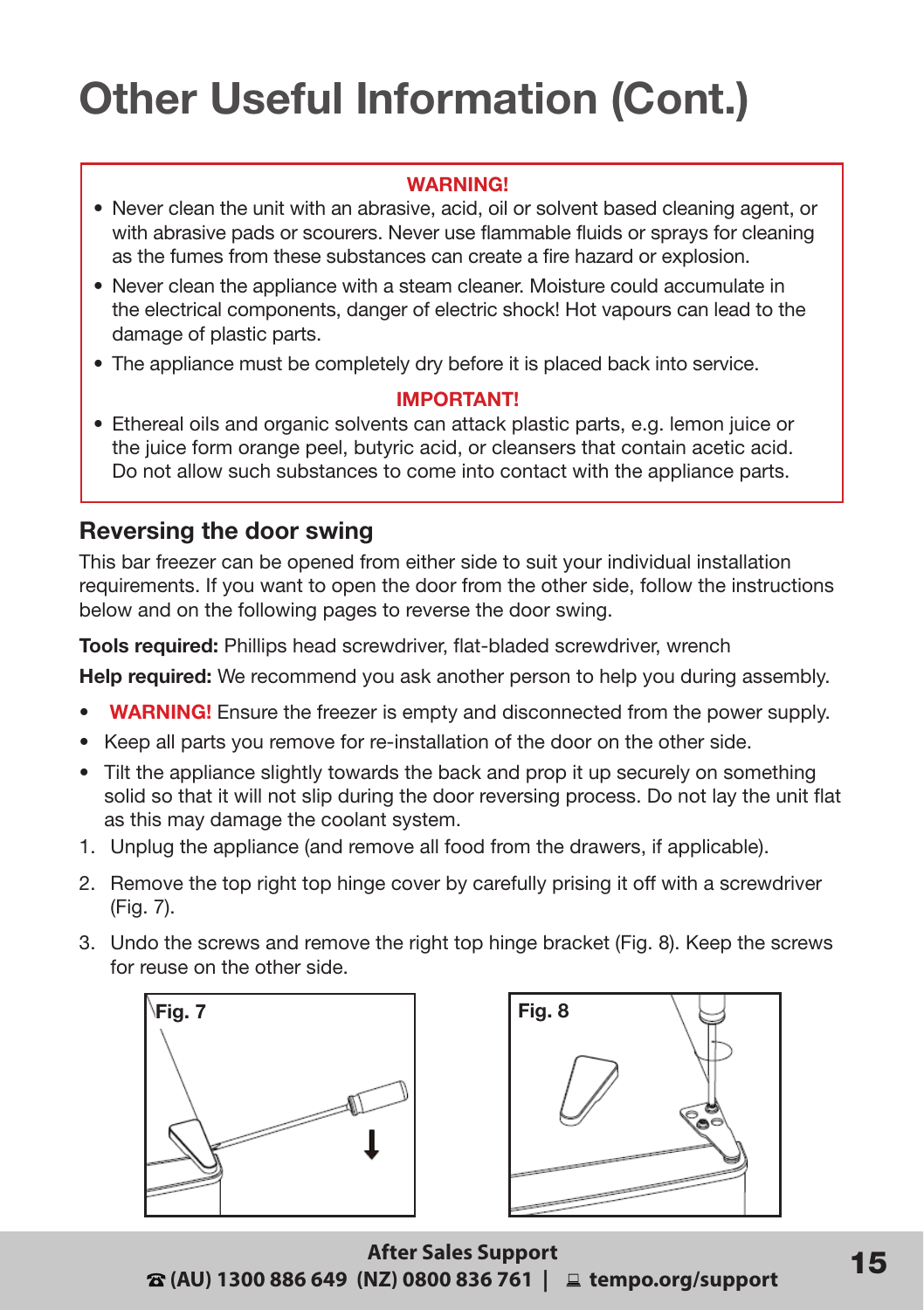- 4. Remove the top left screw cover (Fig. 9).
- 5. Move the core cover from the left to the right side (Fig. 10). Then, carefully remove the door and place it on a padded surface to prevent it from scratching.





5. Unscrew the bottom hinge, and remove the adjustable feet from both sides. Remove the screw seen below if it is present. (Fig. 11).



6. Unscrew and remove the bottom hinge pin. Then, turn the bracket over and replace it (Fig. 12).

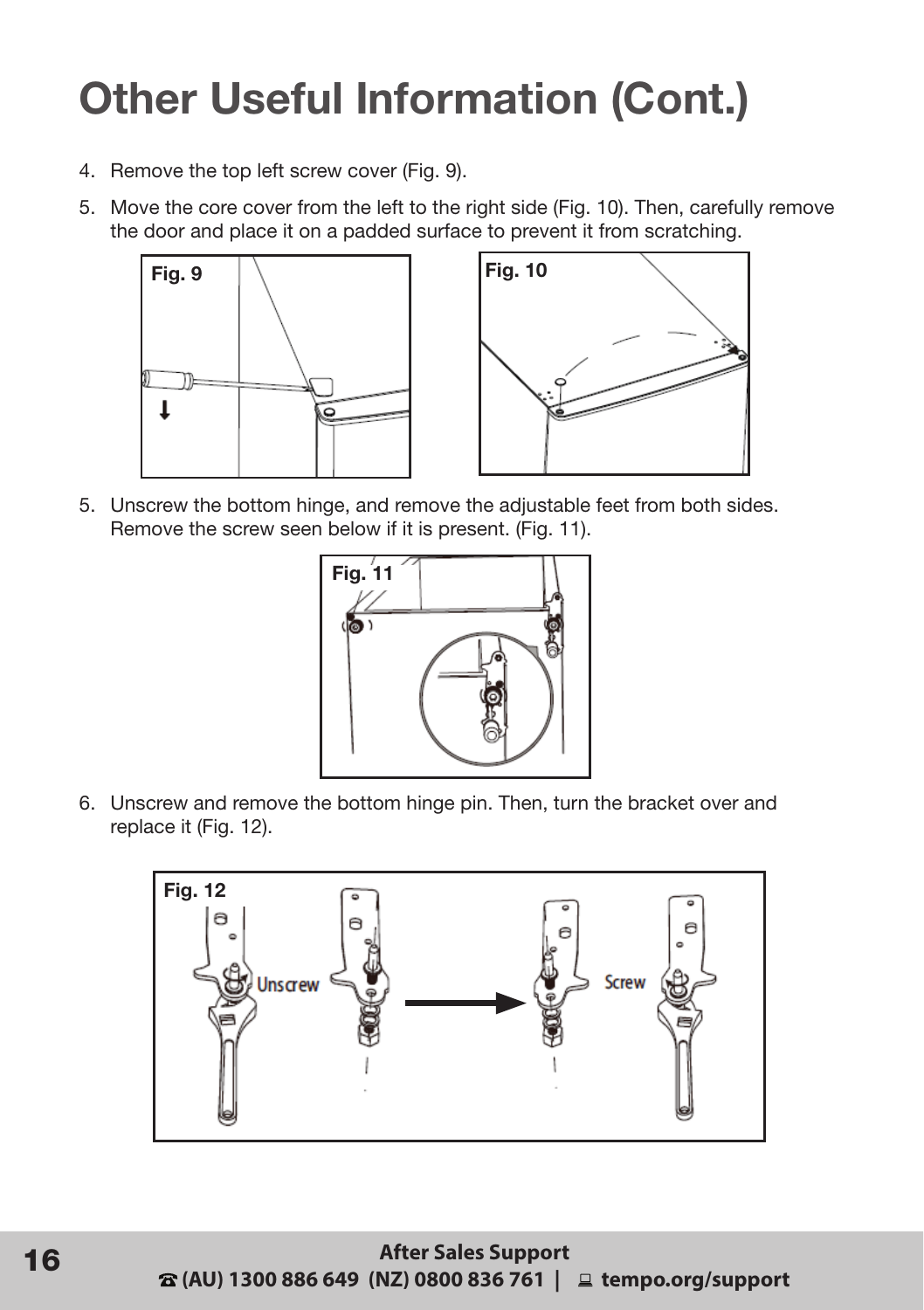- 7. Remove the freezer door gasket (the rubber seal around the edge of the door), rotate it, and reattach it (Fig. 13).
- 8. Refit the bracket for the bottom hinge pin (Fig. 14). Replace both adjustable feet.





- 9. Place the door back onto the freezer. Ensure it is aligned horizontally and vertically aligned, so that the seal is snug on all sides.
- 10. Once this is done, insert the hinge bracket and screw it to the top of the unit (Fig. 15). Use a wrench to tighten it, if necessary.
- 11. Finally, reattach the hinge cover and screw cover (Fig. 16).

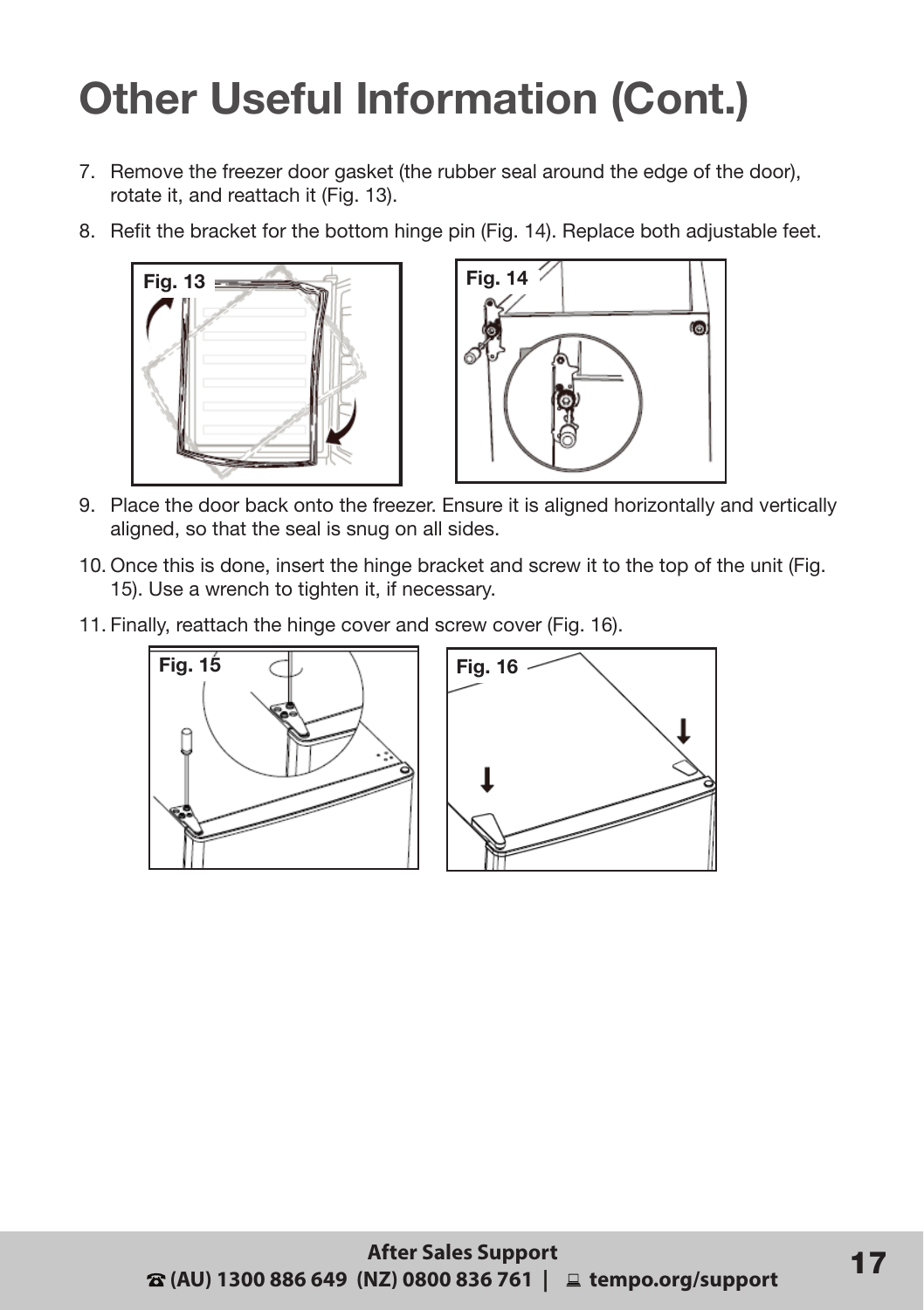| Model                       | <b>AK-64-CF</b>                |
|-----------------------------|--------------------------------|
| Rated voltage               | 220-240V~                      |
| Rated frequency             | 50Hz                           |
| Rated current               | 0.7A                           |
| Climate class               |                                |
| Electrical protection class |                                |
| Insulation blowing agent    | Cyclopentane                   |
| Total net volume            | 64L                            |
| Refrigerant                 | R600a (31g)                    |
| Dimensions (approx.)        | 480 (D) x 500 (W) x 840 (H) mm |
| Net weight (approx.)        | 24kg                           |

#### **Technical specifications**

#### **Compliance**

This appliance has been fully tested and meets all requirements as set out by standards AS/NZS 60335.1 and AS/NZS 60335.2.24.



The RCM Mark (Regulatory Compliance Mark) indicates that the product complies with the relevant guidelines of the ACMA as well as corresponding government requirements for the safety of electrical devices.



This marking indicates that the appliance is suitable for use in tropical climates under ambient temperatures of 18 °C to 43 °C.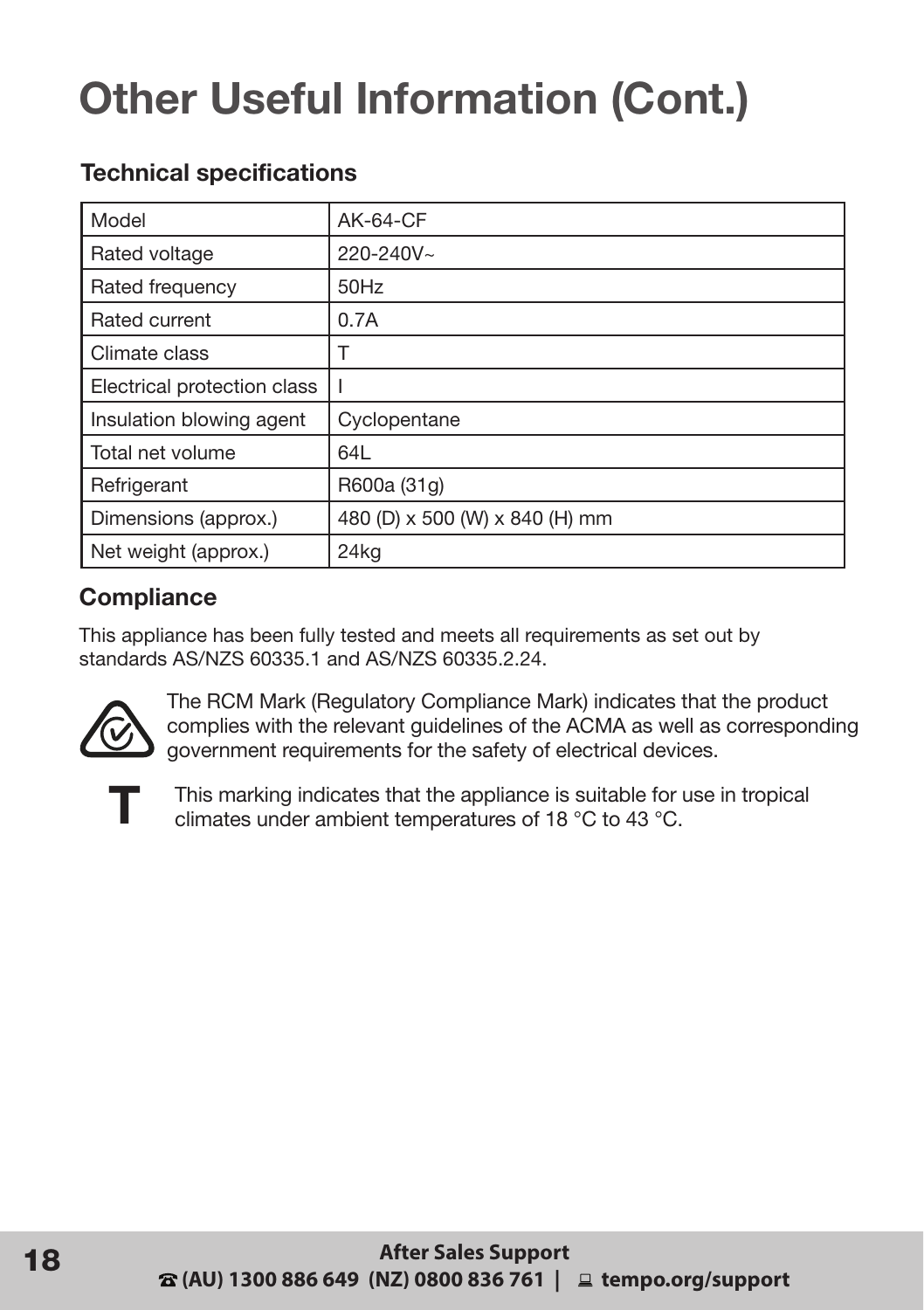#### **Responsible disposal**





Packaging materials are recyclable. Please dispose of them responsibly for recycling.

At the end of its working life, make the appliance unserviceable by unplugging it from the power outlet and cutting the power cord.

Do not throw this appliance out with your household waste. Electrical and electronic products contain substances that can have a detrimental effect on the environment and human health if disposed of inappropriately. Observe any local regulations regarding the disposal of electrical consumer goods and dispose of it appropriately for recycling and recovery of the refrigerant and blowing agent.

Contact your local authorities for advice on recycling facilities in your area. Or find recycling scheme services listed on Planet Ark's website at www.recyclingnearyou.com.au, or call Planet Ark on 1300 733 712.

**WARNING:** This refrigeration appliance contains flammable refrigerants and insulation blowing gases, which must be removed before disposal. Contact your municipal authorities for any codes or regulations concerning the disposal of such materials.

**DANGER: Risk of child entrapment:** When discarding this or another freezer, make sure to take off the door and leave the shelves and wire basket in place so that children cannot easily climb in and get trapped inside.